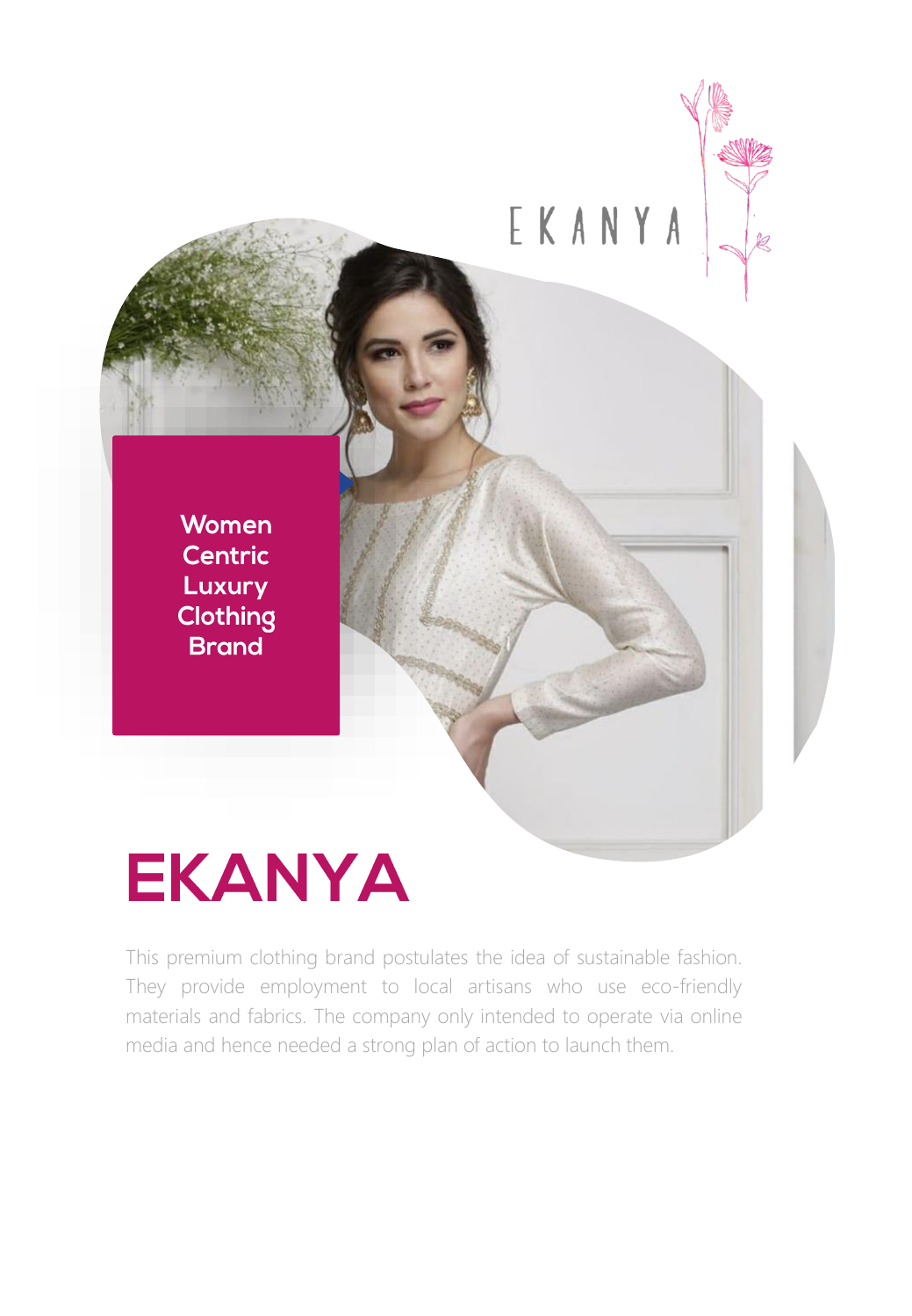# Objectives

The primary goal was to raise awareness and generate leads, as well as to become an industry leader in sustainable fashion.

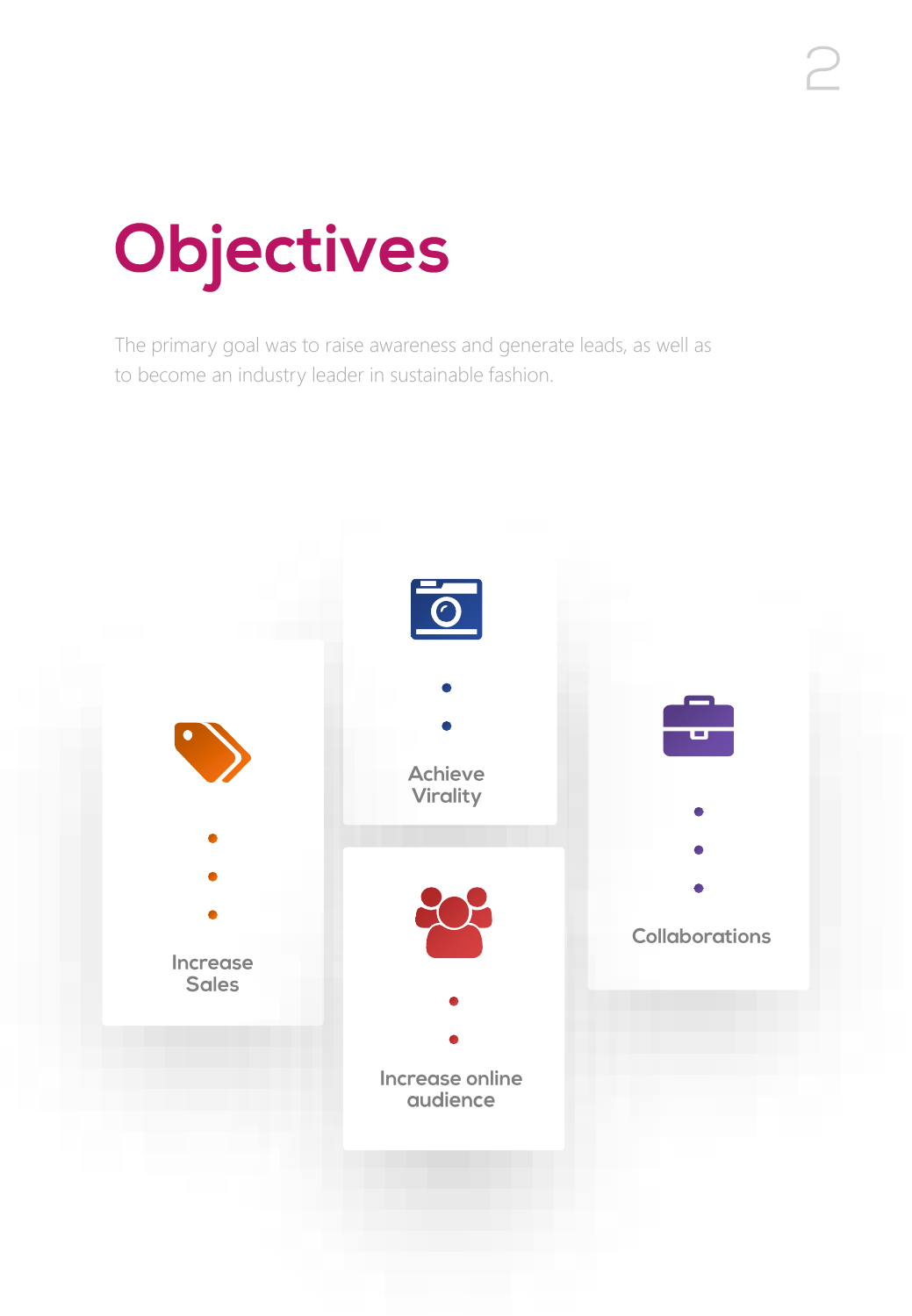## Challenges

The initial industry research presented some key challenges and finding a solution to them would be quite an uphill task.



### **Competition**

The Indian e-commerce market is the second largest market in the world after the USA. Not just this, it is also increasing at a steady rate of 10 to 15 percent.



### **Online Presence**

Digital Media is saturated with products and images, and to be able to organically connect with a niche that could be a loyal audience required more time.



 $O$ 



### **Optimized Interface**

Online shopping is all about user experience, and designing an interface that is optimized for every device in a short time seemed challenging.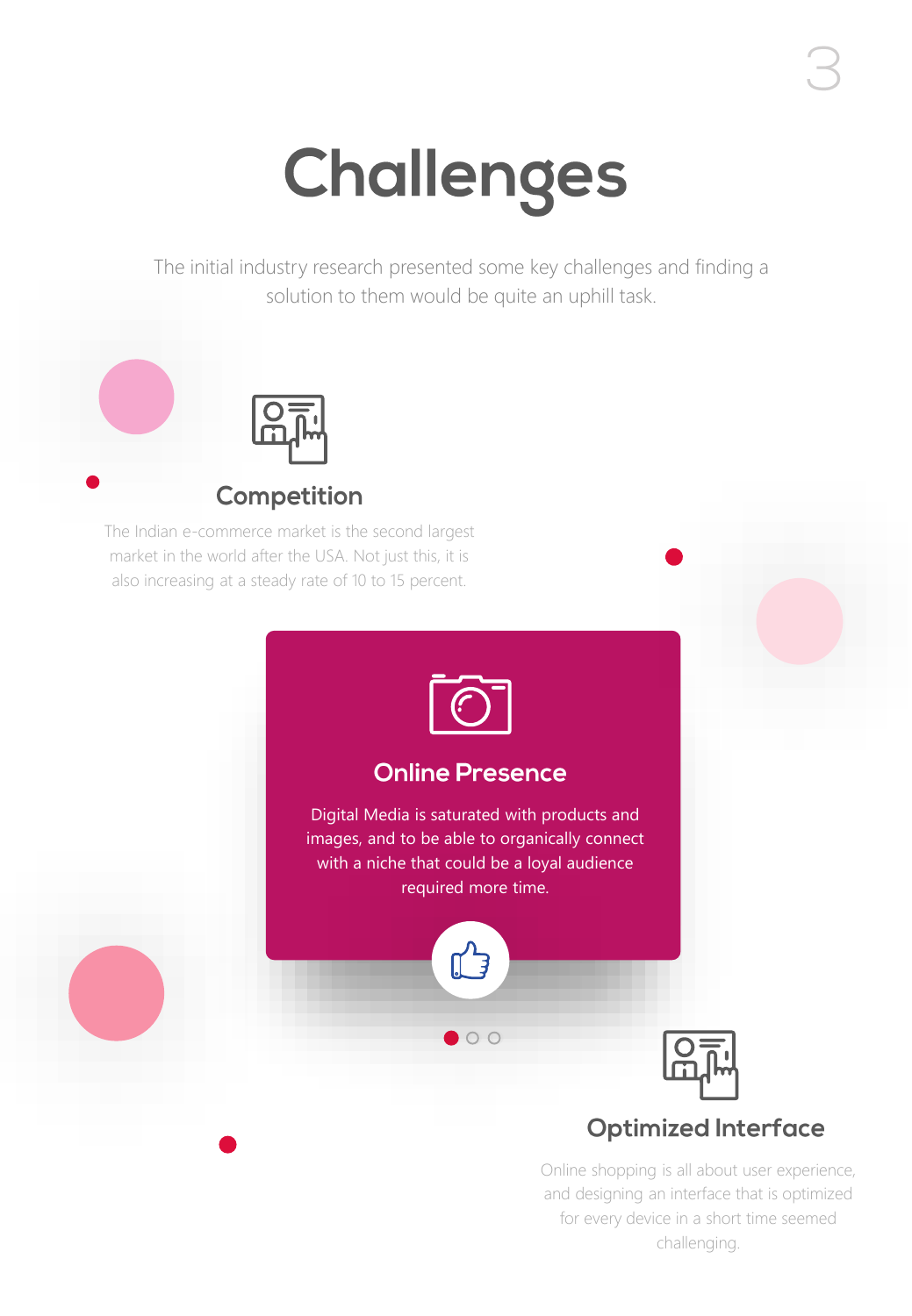

### **Email Surveys**

We collaborated with online influencers who had massive female following and sent email surveys to their audience for insights

|     | Ekanya Lifestyle @ekanyalifestyle .       |
|-----|-------------------------------------------|
|     | Which is more comfortable for online shop |
| 44% | <b>Mobile App</b>                         |
| 56% | <b>Website</b>                            |
|     | 26,353 votes · Final results              |

### **Social Media Polls**

Social Media Polls on Facebook, Twitter, and LinkedIn were conducted to gather a general understanding of the preferred online shopping platform.



#### **YouTube Survey Ads**

A targeted survey was conducted using YouTube for the demography to understand their motivation of choosing a clothing brand.

# Getting<br>Feedback

Understanding why the audience is choosing a brand, which platforms they prefer and what makes them stick to a brand was essentially in building a strategy. Hence a series of surveys and polls were conducted using email, social media and advertisements to gather more information.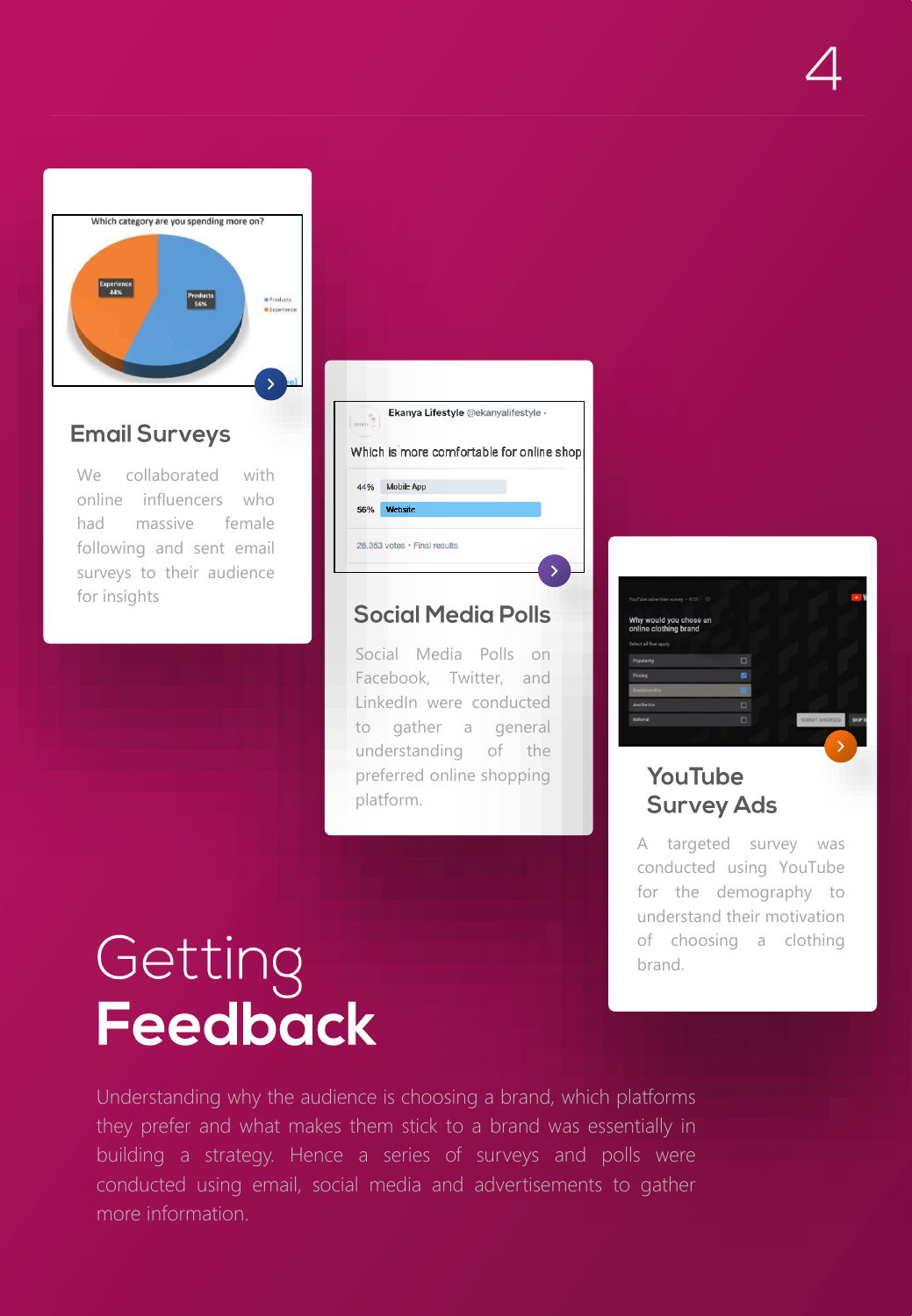### ekanya.in

### A Mobile Web App

According to the survey results, 56% prefer websites and 44% prefer mobile apps. Hence, it was decided to build a website optimised for easy mobile browsing.



### Minimalistic Interface

The images also showed that cleaner the design, more preferred by the audience. So, a minimalistic interface was designed using neutral colours.

Check out the Social<br>Media Channel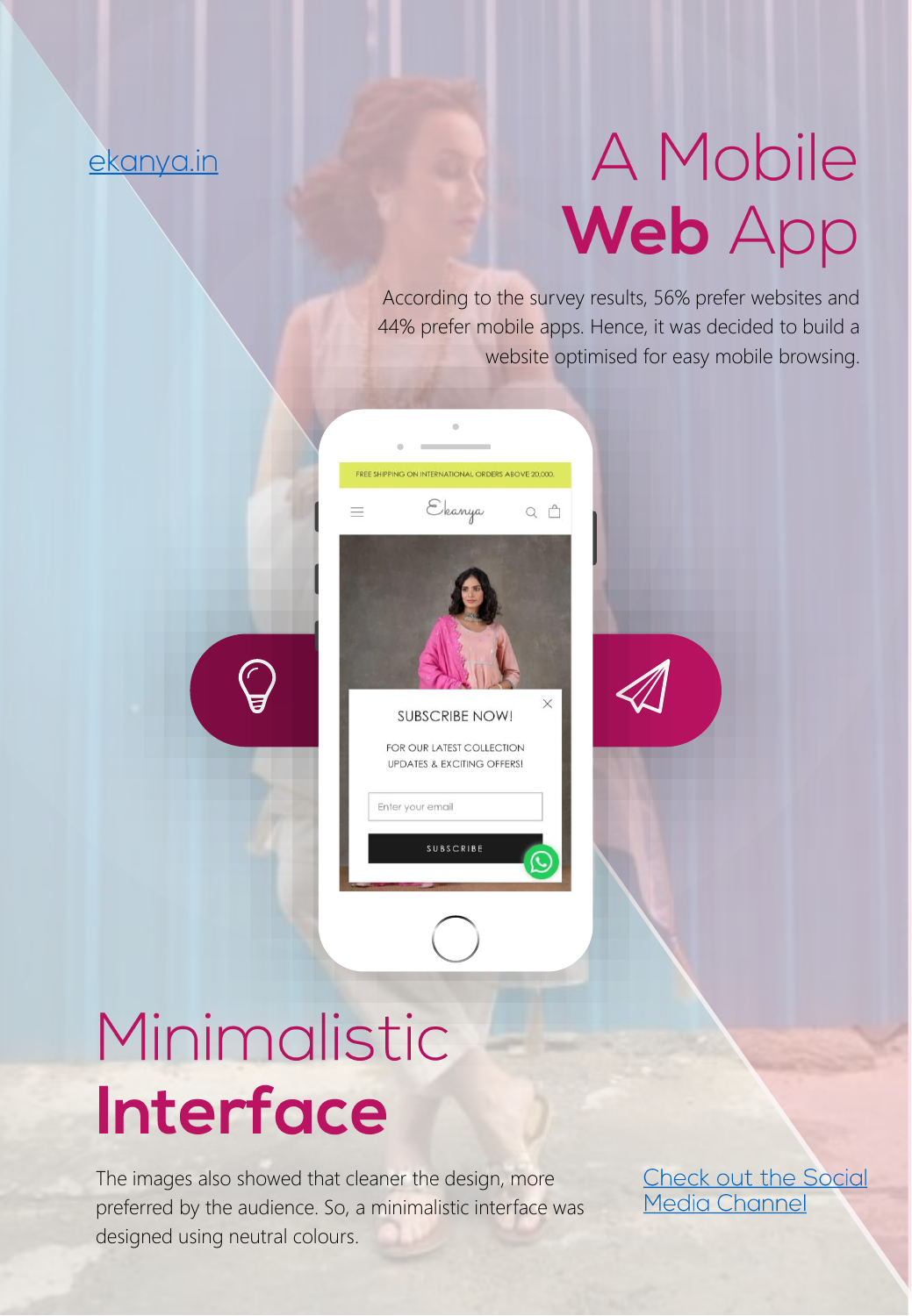### **The Project Phases**



#### **Phase 1: Research**

The quantitative and qualitative research methods provided us with indepth insights into the demography's mind. This helped us identify the gaps we needed to address and re-dress.





#### **Phase 2: Road Map**

Based on the insights, the road map had three major aspects: creating a clean, mobile-friendly e-commerce portal, involving influencers to review and promote products, and lastly, advertising.

#### Phase 3: Execution

The site was built using a third-party platform for faster delivery, all online platforms were used to share product manufacturing videos. Influencers'' positive review videos were pushed to gather more credibility for the brand